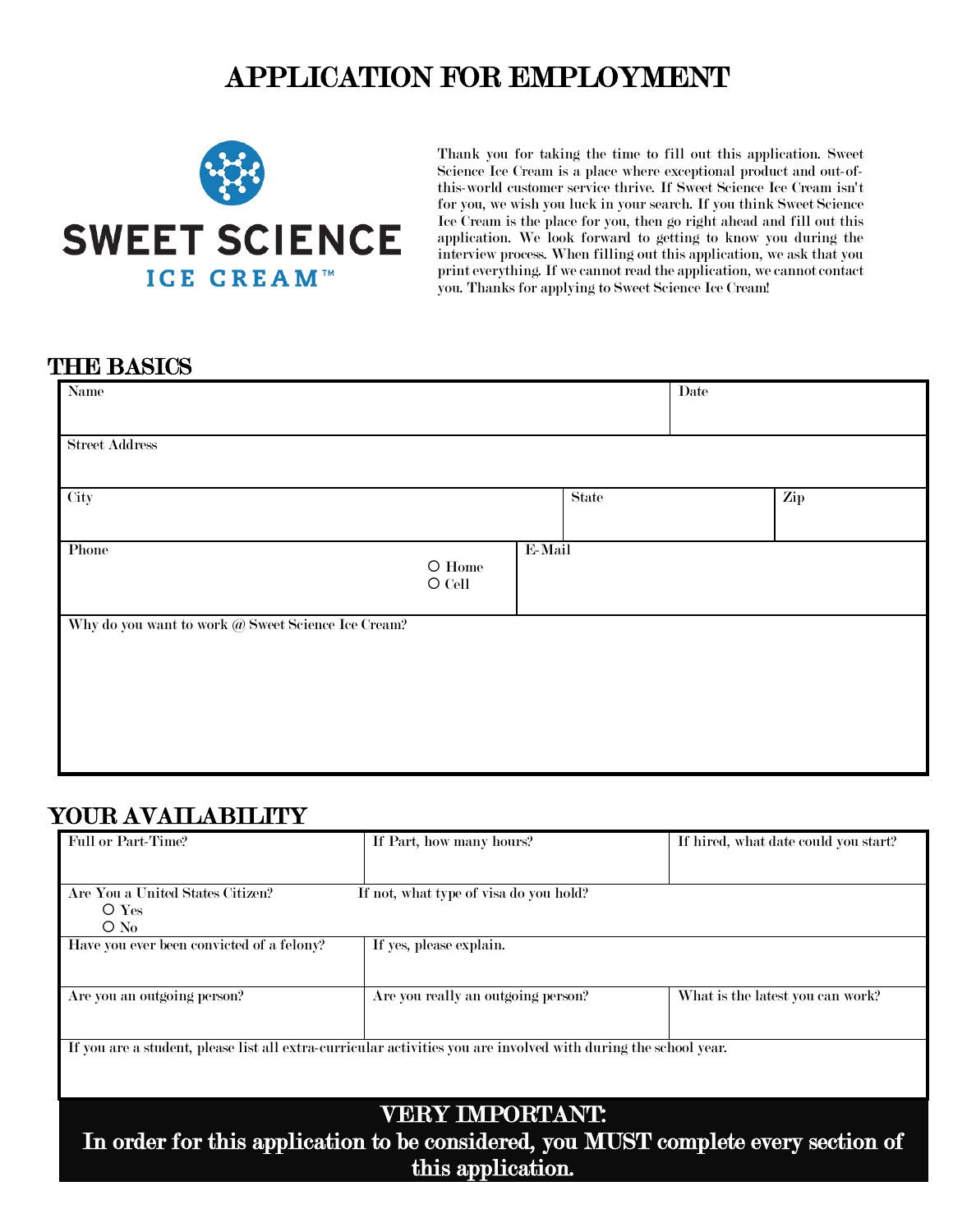## YOUR WORK HISTORY Start with your most recent job first.

| Employer                                                           | <b>Duties</b>                              |
|--------------------------------------------------------------------|--------------------------------------------|
| <b>Address</b>                                                     |                                            |
|                                                                    |                                            |
| Phone                                                              | What did you like best about working here? |
| <b>Employed From</b><br>To                                         |                                            |
|                                                                    |                                            |
| <b>Supervisor</b>                                                  |                                            |
| Job Title                                                          | Why did you decide to leave?               |
| Wage Start<br>Finish                                               |                                            |
| Still Employed?<br>$\overline{\text{O Yes}}$<br>$\overline{O N_0}$ |                                            |
| Employer                                                           | <b>Duties</b>                              |
| <b>Address</b>                                                     |                                            |
|                                                                    |                                            |
| Phone                                                              | What did you like best about working here? |
| <b>Employed From</b><br>To                                         |                                            |
| <b>Supervisor</b>                                                  |                                            |
| Job Title                                                          | Why did you decide to leave?               |
| Wage Start<br>Finish                                               |                                            |
| $\overline{\text{O Yes}}$<br>$O$ No<br>Still Employed?             |                                            |
|                                                                    |                                            |
| Employer                                                           | <b>Duties</b>                              |
| <b>Address</b>                                                     |                                            |
|                                                                    |                                            |
| Phone                                                              | What did you like best about working here? |
| <b>Employed From</b><br>To                                         |                                            |
| Supervisor                                                         |                                            |
| Job Title                                                          | Why did you decide to leave?               |
| Wage Start<br>Finish                                               |                                            |
| $\overline{O}$ No<br>Still Employed?<br>$O$ Yes                    |                                            |
|                                                                    |                                            |
|                                                                    | YOU NEED TO READ THIS!                     |

L According to federal law, all individuals who are hired must, as a condition of employment, produce eretain documentation to the US. Therefore, I realize that any verify their identity and US citizen status, or, if alie

4. I understand and agree that if I am hired, my employment will be 'at will' and without fixed term, and may be terminated at any time, with or without cause and without prior notice, at the option of myself or Sweet Science Ice Cream No promises regarding employment have been made to me, and I understand that no such promises of guarantee is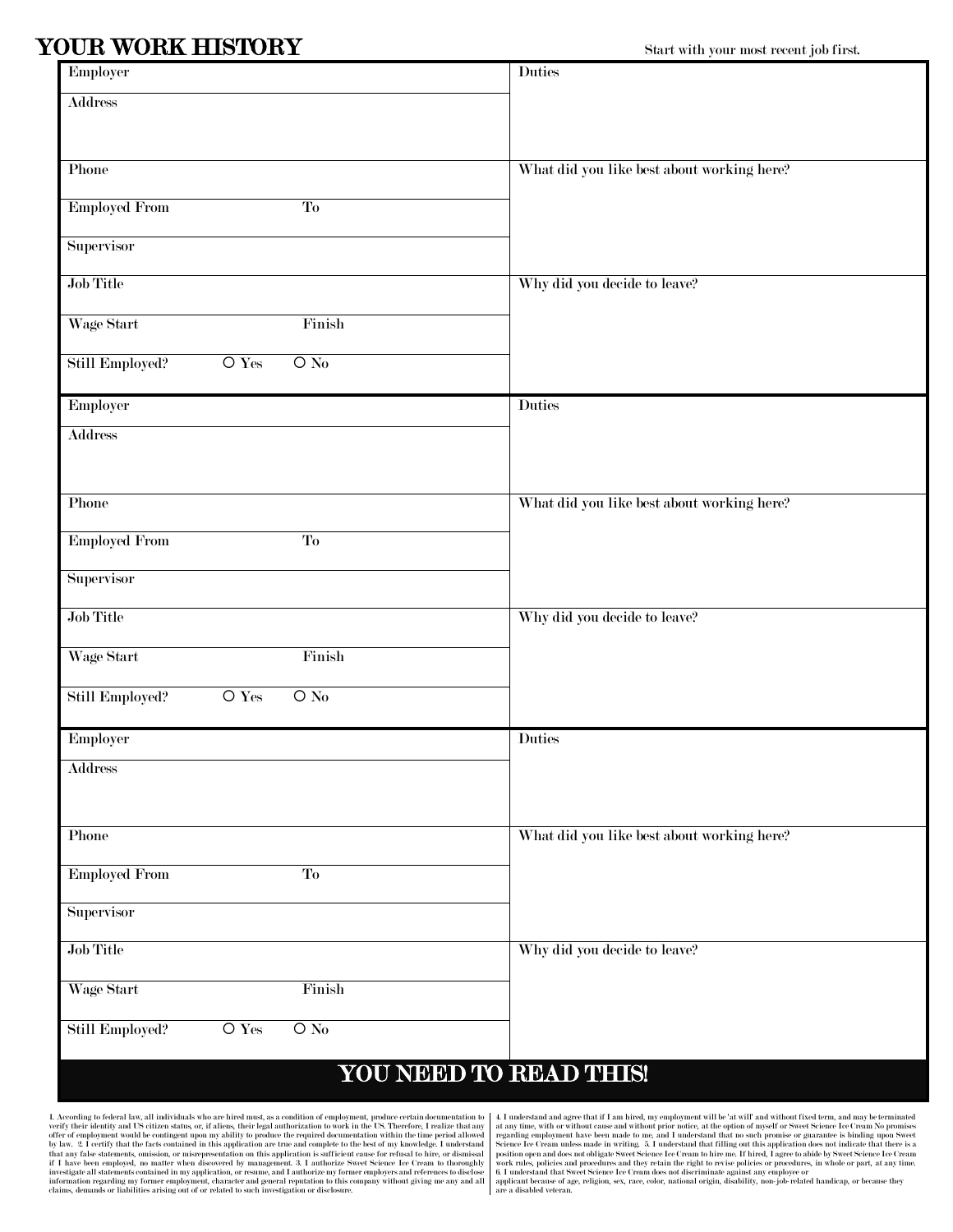## YOUR PERSONAL REFERENCES Please do not use employers or relatives.

|                  | $\sim$        |                                       |
|------------------|---------------|---------------------------------------|
| Name and Address | Occupation:   | What would this person say about you? |
|                  | Relationship: |                                       |
|                  | Phone:        |                                       |
| Name and Address | Occupation:   | What would this person say about you? |
|                  | Relationship: |                                       |
|                  | Phone:        |                                       |
| Name and Address | Occupation:   | What would this person say about you? |
|                  | Relationship: |                                       |
|                  | Phone:        |                                       |

## YOUR EDUCATION

| School             | School Name, Address, City, State & Zip | <b>Years Attended</b> | Degree/Major | Completed? |
|--------------------|-----------------------------------------|-----------------------|--------------|------------|
| <b>High School</b> |                                         | From:                 | GPA          |            |
|                    |                                         | To:                   | <b>MAJOR</b> |            |
| College            |                                         | From:                 | GPA          |            |
|                    |                                         | To:                   | <b>MAJOR</b> |            |
| Other              |                                         | From:                 | GPA          |            |
|                    |                                         | To:                   | <b>MAJOR</b> |            |

**POP QUIZ**<br>Sweet Science Ice Cream is a very service-oriented business. What does outstanding customer service mean to you?

What is one thing you think absolutely makes you stand above the rest?

What experience and knowledge do you expect to gain from working at Sweet Science Ice Cream?

What are your greatest strengths? What are your greatest weaknesses?